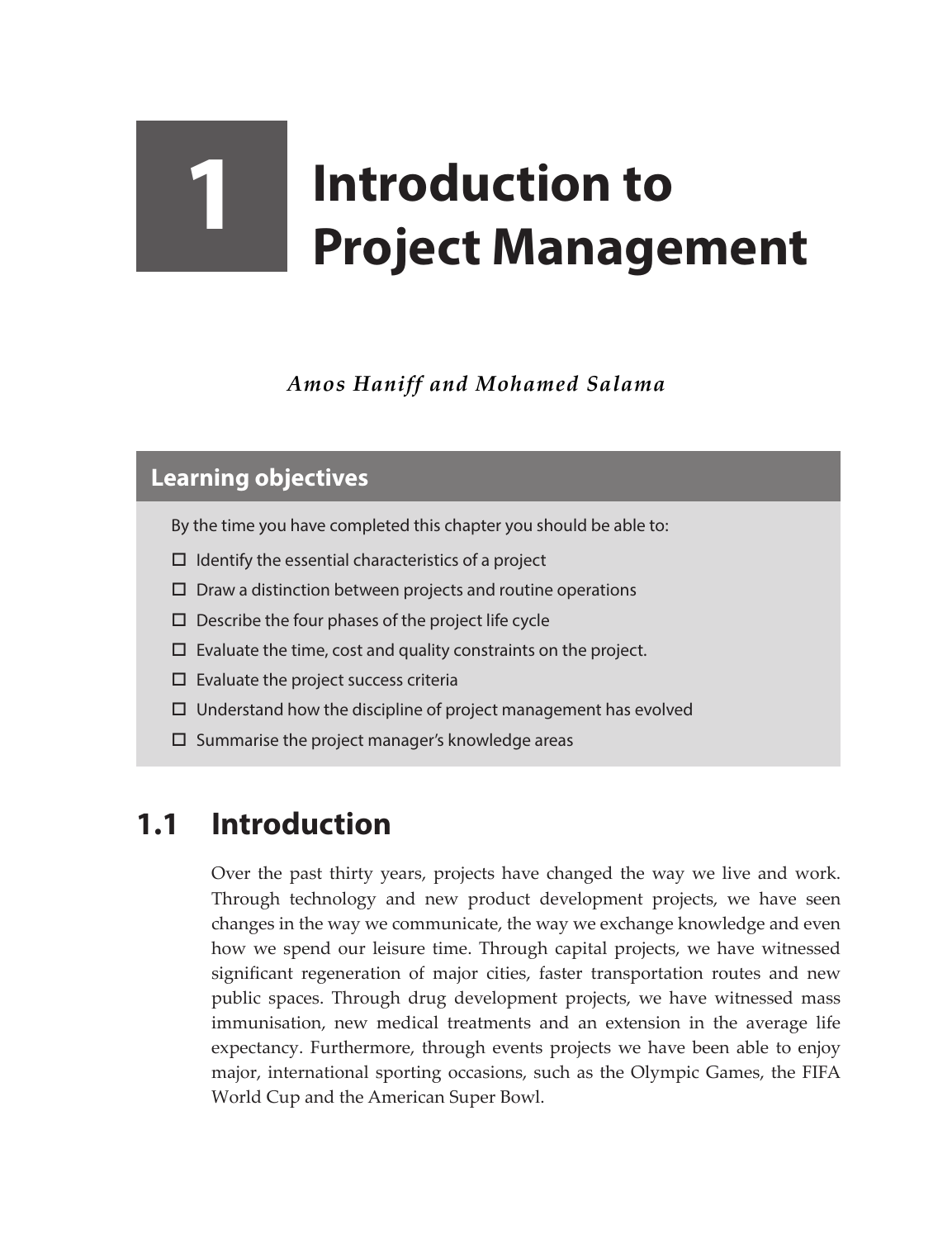Within the world of business, organisations recognise that to remain competitive they need to develop project management methodologies. As a result of the World Wide Web, development in new technologies and globalisation, there are now fewer barriers to trade. With this increase in competition, powerful corporations are being threatened by small home businesses, across the globe. Changes in lifestyle have also led to a more demanding customer who wants new products and new technologies quicker and more advanced than before.

Through project management, organisations are able to bypass the traditional bureaucracies, inherent in large firms, and deliver products and services to customers faster and more efficiently. The project management methodology enables organisations to reduce costs, make better use of resources and improve quality. Significantly, the adoption of project management leads to a reduction in risk, which means fewer errors and improved success rates. This enables customer focus, improved customer service and increased customer satisfaction. It should, therefore, be of little surprise to find that 80% of global executives believe that having project management as a core competency within the organisation is critical to remaining competitive (Economist, 2009). It is for this reason that building a strong project management capability is a top priority for many firms as they plan for the future (PMI, 2010).

## **1.2 A brief history of project management**

Before we begin to explore what a project is and how projects plans are developed and executed, it is worth considering how the discipline of project management has evolved over the past 50 years.

There has been the suggestion, within many project management textbooks, that that projects have been around since the pyramids of Giza. However, typical historical feats of engineering were not 'project managed' as we understand the term. In the first instance the architect or engineer responsible for the delivery of the 'project' did not have the same resource constraints as project managers do today. Rather, most ancient landmarks were built using slave labour, and failure to deliver often resulted in public execution of the project manager. Second, our ancestral 'project managers' did not plan within budget and deadline constraints. In fact, the majority of famous buildings were constructed at great costs, over many decades. The Great Wall of China took eleven centuries to complete, St. Peters Bascilia in Rome took 120 years to build, and Antoni Gaudi's Sagrada Familia, has been in construction since 1882.

Morris (1997) provides the most respected history of project management in which he makes the argument that *modern* project management did not emerge